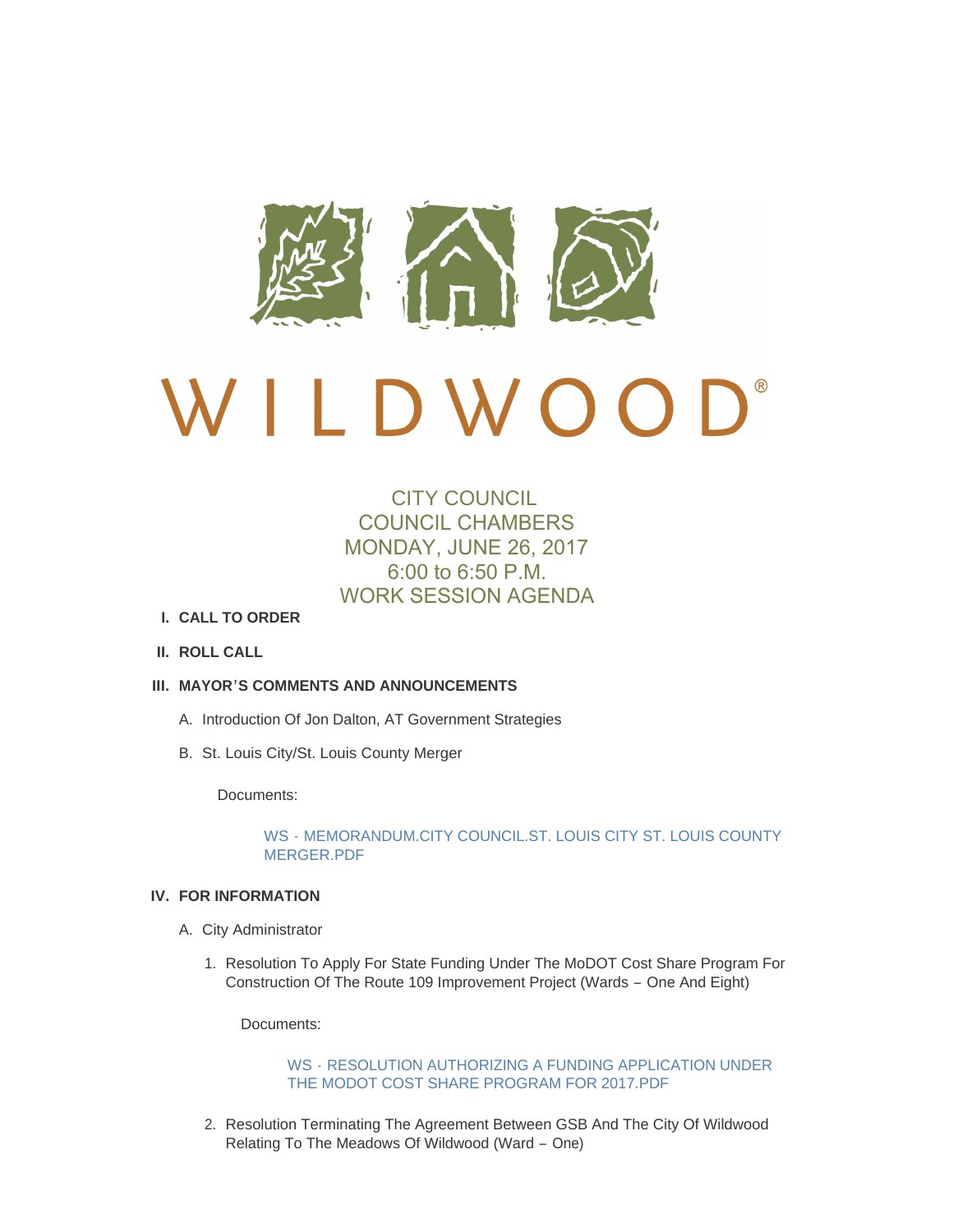Documents:

#### WS - [MEADOWS OF WILDWOOD TERMINATION AGREEMENT.PDF](http://cityofwildwood.com/AgendaCenter/ViewFile/Item/11297?fileID=16109)

3. Vintage Grove Update - Final Assessment (Ward - Seven)

Documents:

#### WS - [VINTAGE GROVE.PDF](http://cityofwildwood.com/AgendaCenter/ViewFile/Item/11298?fileID=16082)

- B. Planning And Zoning Commission
	- 1. Status Sheet From Planning And Zoning Commission Matters (Wards All)

Documents:

#### WS - [PLANNING AND ZONING STATUS SHEET.PDF](http://cityofwildwood.com/AgendaCenter/ViewFile/Item/11300?fileID=16083)

- C. Administration/Public Works Committee
	- 1. Construction Contract For Manchester Road Resurfacing And Crosswalk Improvement Project (Wards – Seven And Eight)

Documents:

# WS - CONSTRUCTION CONTRACT FOR MANCHESTER ROAD [RESURFACING AND CROSSWALK IMPROVEMENT PROJECT.DF.PDF](http://cityofwildwood.com/AgendaCenter/ViewFile/Item/11302?fileID=16084)

2. 2018 Community Development Block Grant Funding (Wards - All)

Documents:

# WS - [2018 CDBG FUNDING.PDF](http://cityofwildwood.com/AgendaCenter/ViewFile/Item/11303?fileID=16101)

- D. Economic Development Committee
	- Economic Development Manager's Report 1.

Documents:

#### WS - [ECON DEVELOPMENT MANAGERS REPORT.PDF](http://cityofwildwood.com/AgendaCenter/ViewFile/Item/11305?fileID=16102)

- E. Board Of Public Safety
	- 1. Parking And Intersection Stop Restrictions In The Manors At The Meadows At Cherry Hills (Ward – Eight)

Documents:

#### WS - [TRAFFIC AND PARKING RESTRICTIONS IN THE MANORS AT THE](http://cityofwildwood.com/AgendaCenter/ViewFile/Item/11307?fileID=16103)  MEADOWS AT CHERRY HILLS.PDF

2. Addition Of Desk Officer (Wards - All)

Documents: